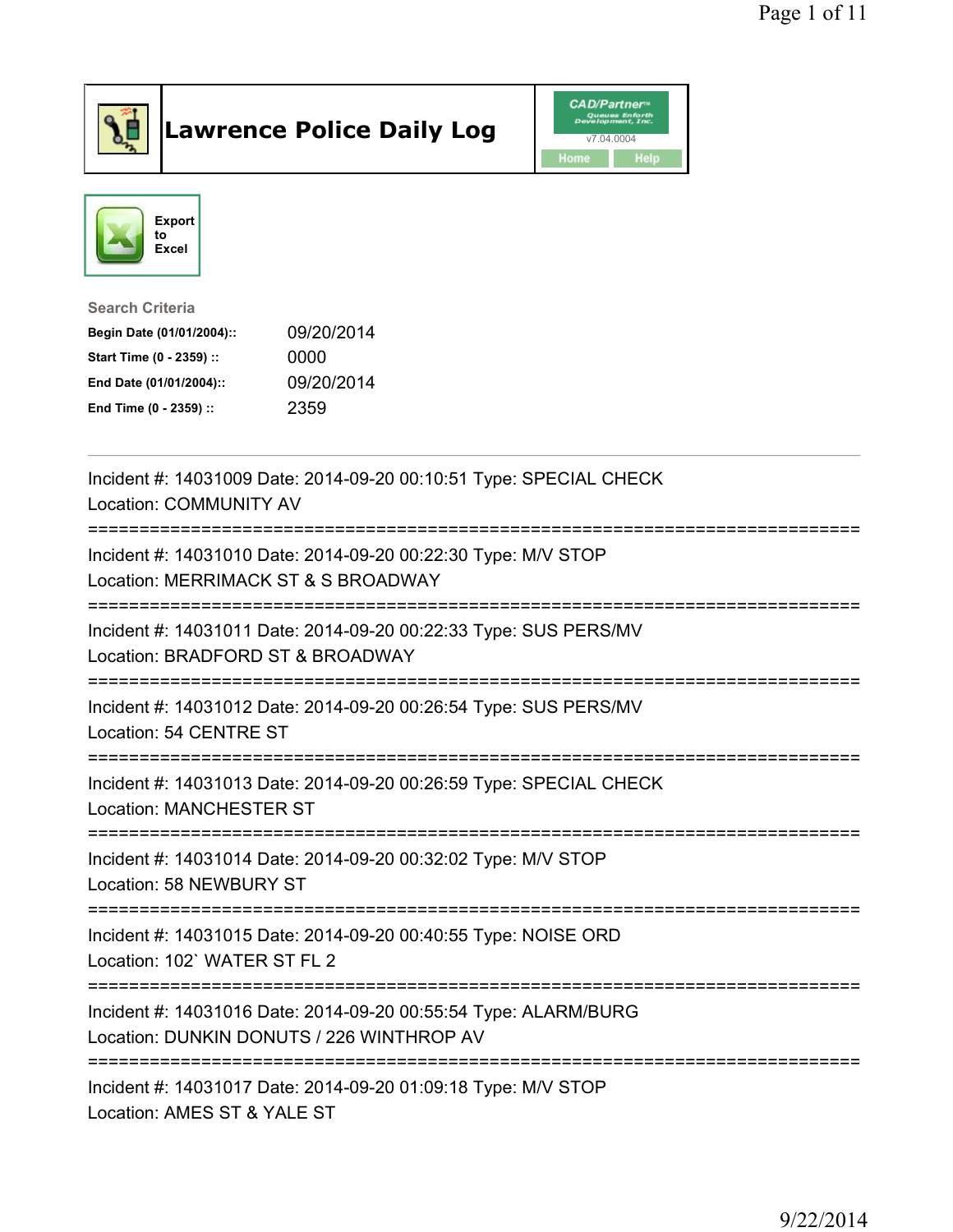| Incident #: 14031018 Date: 2014-09-20 01:30:45 Type: UNWANTEDGUEST<br>Location: 7-ELEVEN / 360 BROADWAY                       |
|-------------------------------------------------------------------------------------------------------------------------------|
| Incident #: 14031019 Date: 2014-09-20 01:33:50 Type: NOISE ORD<br>Location: 109 MARGIN ST FL 2                                |
| Incident #: 14031020 Date: 2014-09-20 02:03:34 Type: M/V STOP<br>Location: ESSEX ST & FRANKLIN ST                             |
| Incident #: 14031021 Date: 2014-09-20 02:05:44 Type: M/V STOP<br>Location: ESSEX ST                                           |
| Incident #: 14031022 Date: 2014-09-20 02:06:48 Type: M/V STOP<br>Location: ALDER ST & LAWRENCE ST                             |
| Incident #: 14031031 Date: 2014-09-20 02:08:01 Type: M/V STOP<br>Location: AVON ST & JACKSON ST                               |
| Incident #: 14031023 Date: 2014-09-20 02:10:05 Type: DISTURBANCE<br>Location: RIO BAR AND GRILL / 9 APPLETON ST               |
| :====================<br>Incident #: 14031024 Date: 2014-09-20 02:12:31 Type: ALARM/BURG<br>Location: 7-ELEVEN / 370 BROADWAY |
| Incident #: 14031025 Date: 2014-09-20 02:16:48 Type: AUTO ACC/PI<br>Location: 141 ESSEX ST                                    |
| Incident #: 14031026 Date: 2014-09-20 02:23:02 Type: M/V STOP<br>Location: 47DT68 BROADWAY                                    |
| Incident #: 14031027 Date: 2014-09-20 02:24:17 Type: AUTO ACC/NO PI<br>Location: 551 MT VERNON ST                             |
| Incident #: 14031028 Date: 2014-09-20 02:26:55 Type: FIGHT<br>Location: WILLOW ST                                             |
| Incident #: 14031029 Date: 2014-09-20 02:29:15 Type: M/V STOP<br>Location: HAVERHILL ST & WEST ST                             |
| Incident #: 14031030 Date: 2014-09-20 02:35:12 Type: GENERAL SERV<br>I sestion: CAMIC EOOD CTODE / 200 DDOADMIAV              |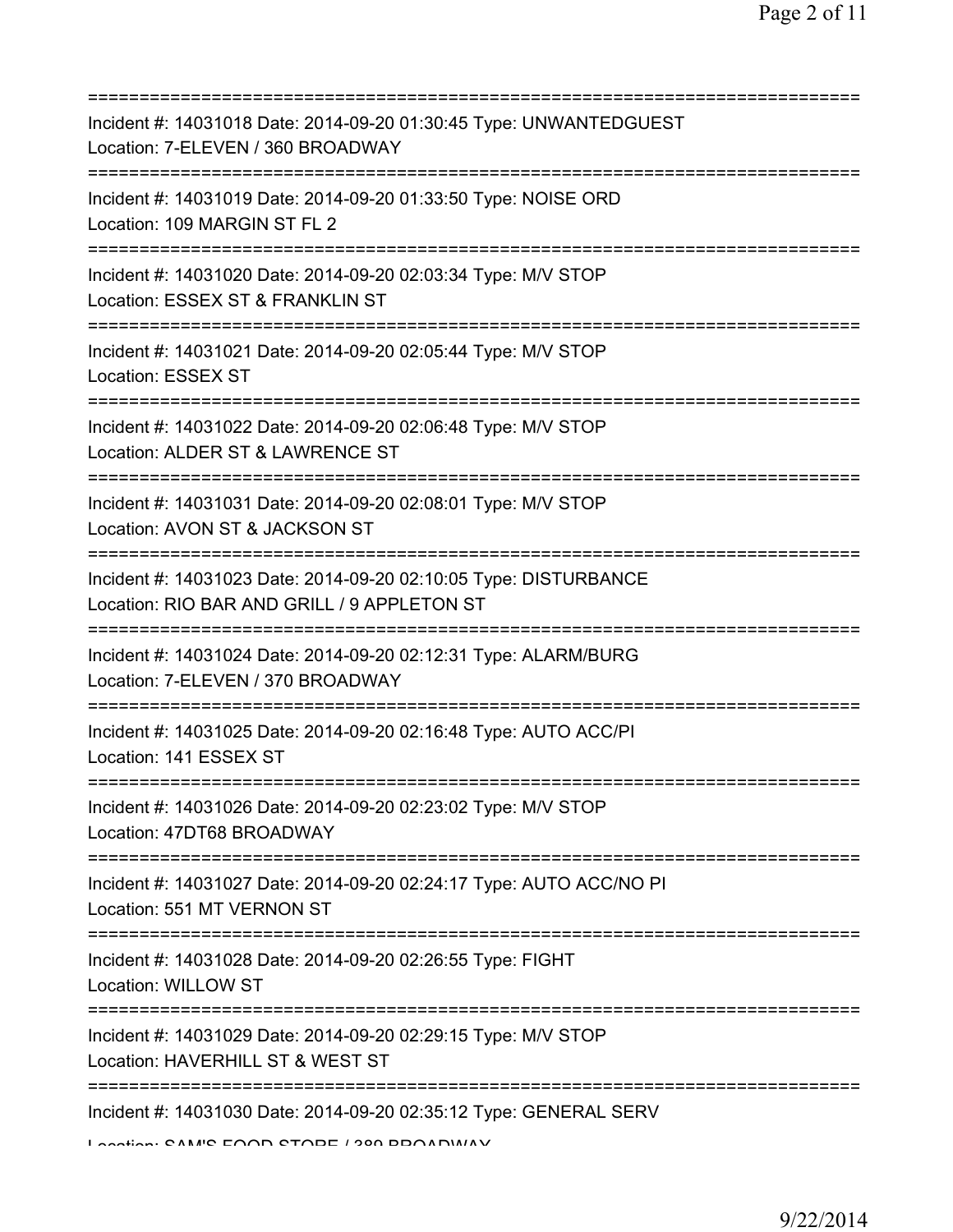| ===========================                                                                                                             |
|-----------------------------------------------------------------------------------------------------------------------------------------|
| Incident #: 14031032 Date: 2014-09-20 02:44:03 Type: NOISE ORD<br>Location: 15 SWAN ST                                                  |
| Incident #: 14031033 Date: 2014-09-20 02:49:26 Type: INVEST CONT<br>Location: DUNKIN DONUTS / 226 WINTHROP AV                           |
| Incident #: 14031034 Date: 2014-09-20 02:59:27 Type: FIGHT<br>Location: 11 POPLAR ST                                                    |
| Incident #: 14031036 Date: 2014-09-20 03:10:37 Type: M/V STOP<br>Location: ERVING AV & JACKSON ST                                       |
| Incident #: 14031035 Date: 2014-09-20 03:12:17 Type: NOISE ORD<br>Location: 270 CANAL ST #205<br>=====================================  |
| Incident #: 14031037 Date: 2014-09-20 03:25:30 Type: HIT & RUN M/V<br><b>Location: DAISY ST</b>                                         |
| Incident #: 14031038 Date: 2014-09-20 04:53:31 Type: ALARM/BURG<br>Location: FAMILY DOLLAR / 63 WINTHROP AV                             |
| Incident #: 14031039 Date: 2014-09-20 07:36:25 Type: SUS PERS/MV<br>Location: SUPERIOR CLEANERS / 37 ESSEX ST                           |
| Incident #: 14031040 Date: 2014-09-20 08:00:22 Type: TRESPASSING<br>Location: 80 ABBOTT ST                                              |
| Incident #: 14031041 Date: 2014-09-20 08:07:59 Type: LOUD NOISE<br>Location: 42 SUMMER ST #3                                            |
| Incident #: 14031042 Date: 2014-09-20 08:10:31 Type: TOW OF M/V<br>Location: 111 BEACON AV #2<br>====================================== |
| Incident #: 14031043 Date: 2014-09-20 08:20:34 Type: M/V STOP<br>Location: AMESBURY ST & COMMON ST                                      |
| Incident #: 14031044 Date: 2014-09-20 08:20:57 Type: M/V STOP<br>Location: MERRIMACK ST & PARKER ST                                     |
| ==================<br>Incident #: 14031045 Date: 2014-09-20 08:24:38 Type: M/V STOP                                                     |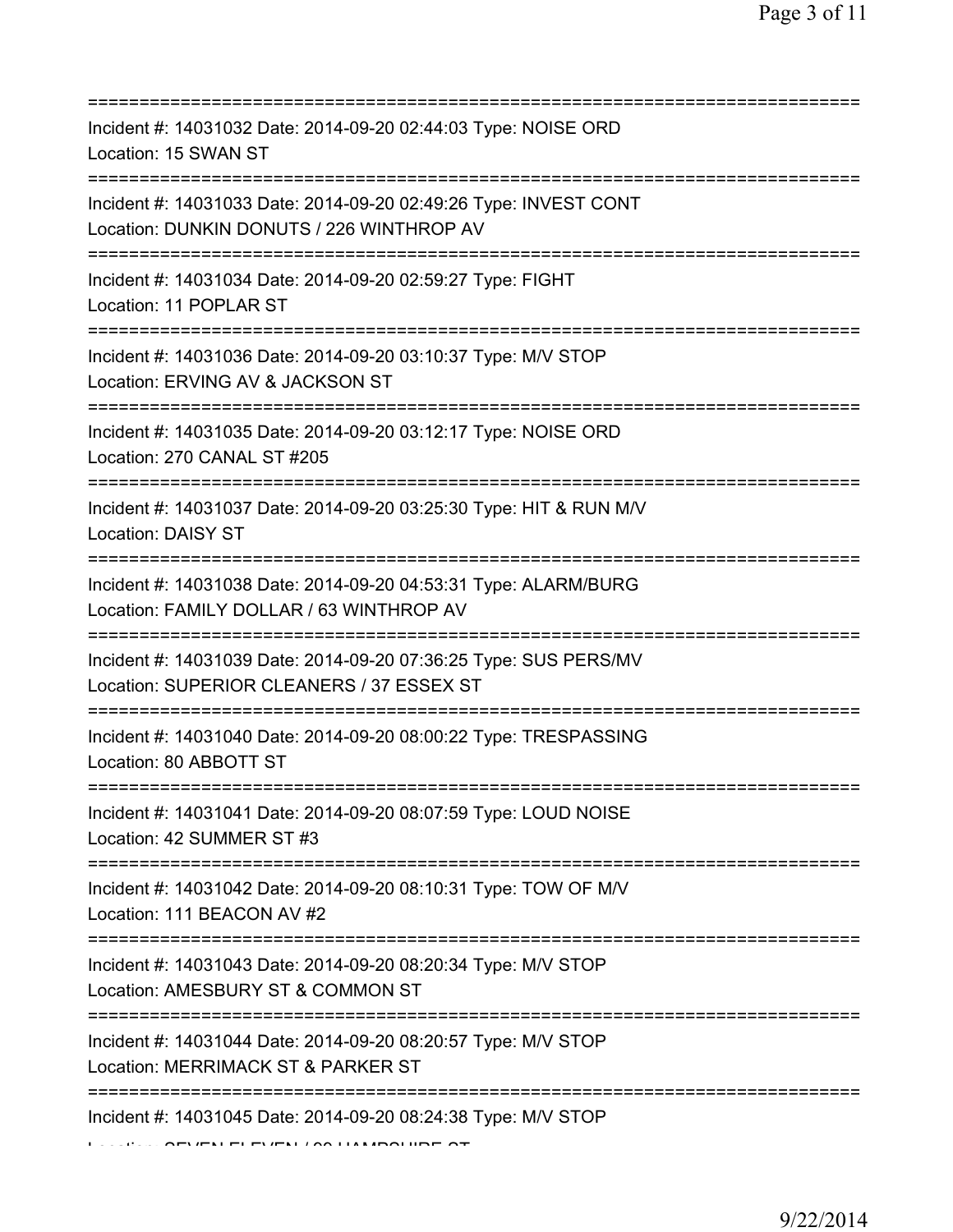=========================================================================== Incident #: 14031046 Date: 2014-09-20 08:30:24 Type: TOW OF M/V Location: HAVERHILL ST & UNION ST =========================================================================== Incident #: 14031047 Date: 2014-09-20 09:01:14 Type: ALARMS Location: 26 FERN ST =========================================================================== Incident #: 14031048 Date: 2014-09-20 09:03:58 Type: WIRE DOWN Location: 61 GENESEE ST =========================================================================== Incident #: 14031049 Date: 2014-09-20 09:40:04 Type: AUTO ACC/NO PI Location: WAVE / 325 WINTHROP AVE =========================================================================== Incident #: 14031050 Date: 2014-09-20 09:42:35 Type: B&E/PAST Location: 81 BROMFIELD ST =========================================================================== Incident #: 14031051 Date: 2014-09-20 10:03:24 Type: UNWANTEDGUEST Location: 18 MELROSE ST FL 3 =========================================================================== Incident #: 14031052 Date: 2014-09-20 10:27:13 Type: AUTO ACC/PI Location: BENNETT ST & MEDFORD ST =========================================================================== Incident #: 14031053 Date: 2014-09-20 10:36:04 Type: AUTO ACC/PI Location: CAP / 7 BROADWAY =========================================================================== Incident #: 14031054 Date: 2014-09-20 10:37:56 Type: THREATS Location: 45 RAILROAD ST =========================================================================== Incident #: 14031055 Date: 2014-09-20 10:51:36 Type: NEIGHBOR PROB Location: 8 ATKINSON ST =========================================================================== Incident #: 14031056 Date: 2014-09-20 11:06:24 Type: ALARM/BURG Location: LORENZO BUILDING / 599 CANAL ST =========================================================================== Incident #: 14031057 Date: 2014-09-20 11:14:11 Type: DRUG OVERDOSE Location: 83 MANCHESTER ST =========================================================================== Incident #: 14031058 Date: 2014-09-20 11:17:54 Type: ASSSIT OTHER PD Location: 25 SPRINGFIELD ST =========================================================================== Incident #: 14031060 Date: 2014-09-20 11:35:26 Type: ALARMS

Location: 58 BROOKFIELD ST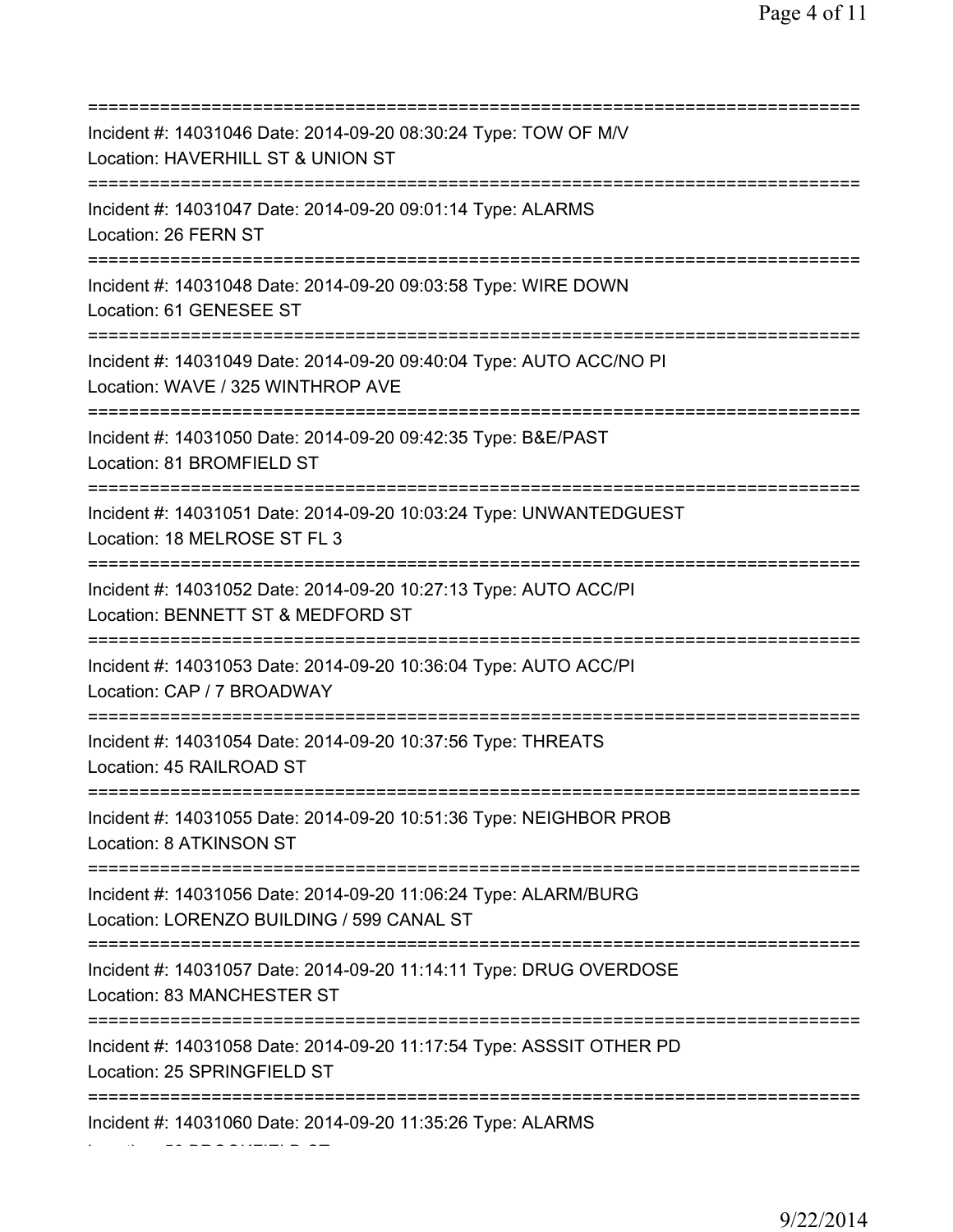| ===========================                                                                                                                    |
|------------------------------------------------------------------------------------------------------------------------------------------------|
| Incident #: 14031059 Date: 2014-09-20 11:35:32 Type: LOST PROPERTY<br>Location: 189 PROSPECT ST                                                |
| Incident #: 14031061 Date: 2014-09-20 11:37:41 Type: 209A/SERVE<br>Location: 52 WALNUT ST                                                      |
| Incident #: 14031062 Date: 2014-09-20 11:43:07 Type: M/V STOP<br>Location: BENNINGTON ST & LAWRENCE ST<br>==================================== |
| Incident #: 14031063 Date: 2014-09-20 11:49:35 Type: KEEP PEACE<br>Location: 23 CORNISH ST<br>================================                 |
| Incident #: 14031064 Date: 2014-09-20 11:50:10 Type: FIGHT<br>Location: 49 WILLOW ST FL 2NDFL                                                  |
| Incident #: 14031065 Date: 2014-09-20 11:51:30 Type: ALARM/BURG<br>Location: 56 BROOKFIELD ST<br>====================================          |
| Incident #: 14031066 Date: 2014-09-20 12:02:03 Type: 209A/SERVE<br>Location: 38 DUNSTABLE ST                                                   |
| Incident #: 14031067 Date: 2014-09-20 12:06:14 Type: M/V STOP<br>Location: 5 UNION ST<br>:======================                               |
| Incident #: 14031068 Date: 2014-09-20 12:11:53 Type: M/V STOP<br><b>Location: FALLS BRIDGE</b>                                                 |
| Incident #: 14031069 Date: 2014-09-20 12:15:18 Type: M/V STOP<br>Location: CANAL ST & UNION ST                                                 |
| Incident #: 14031070 Date: 2014-09-20 12:15:57 Type: THREATS<br>Location: 50 BROADWAY                                                          |
| Incident #: 14031071 Date: 2014-09-20 12:17:00 Type: 209A/SERVE<br>Location: 61 ARLINGTON ST                                                   |
| Incident #: 14031072 Date: 2014-09-20 12:19:56 Type: DISTURBANCE<br>Location: 23 TRINITY ST                                                    |
| ===================<br>Incident #: 14031073 Date: 2014-09-20 12:30:44 Type: 209A/SERVE                                                         |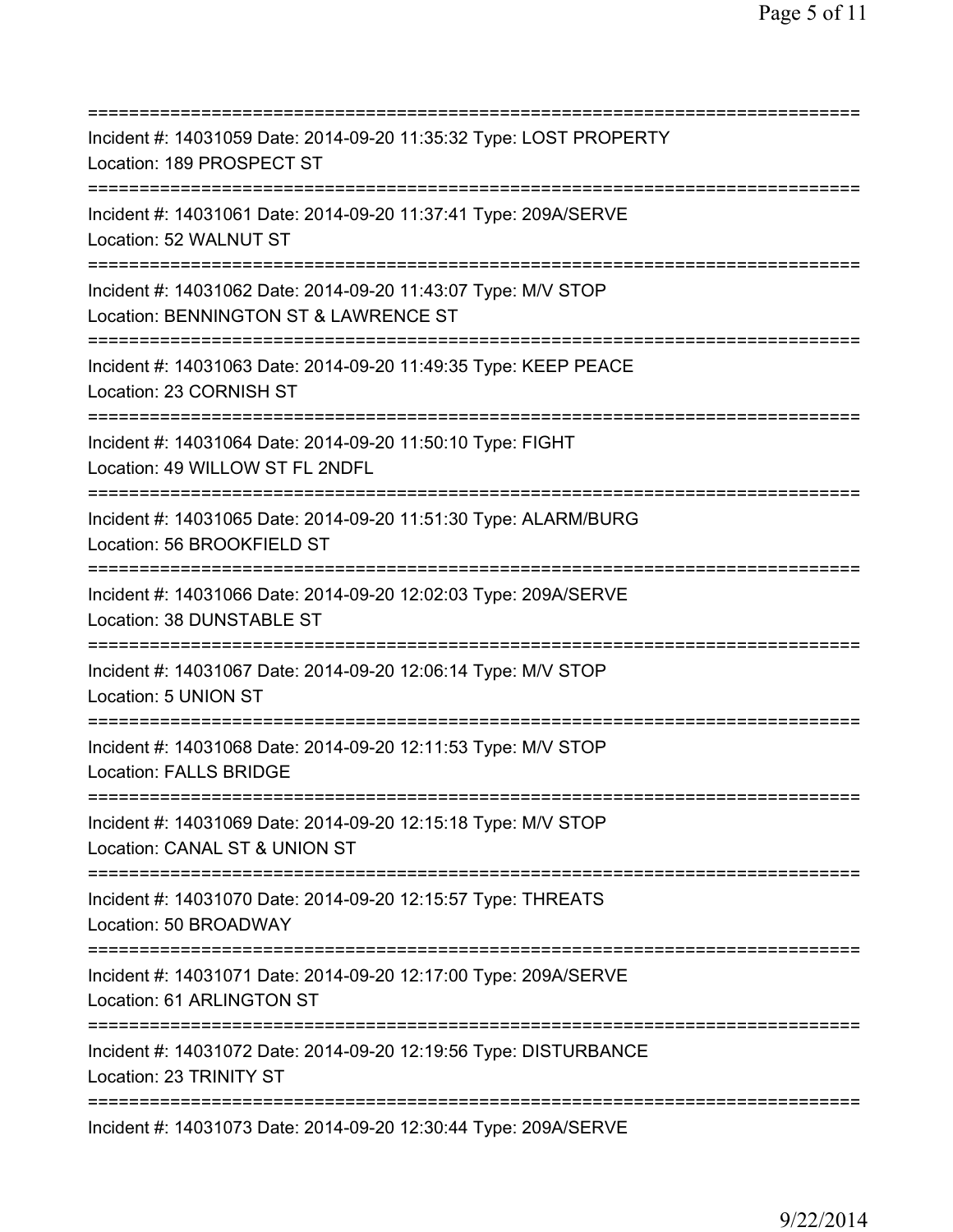| Incident #: 14031074 Date: 2014-09-20 13:01:47 Type: WIRE DOWN<br>Location: 75 BERKELEY ST                                           |
|--------------------------------------------------------------------------------------------------------------------------------------|
| Incident #: 14031075 Date: 2014-09-20 13:11:45 Type: B&E/MV/PAST<br>Location: NEWTON ST & TYLER ST                                   |
| Incident #: 14031076 Date: 2014-09-20 13:14:35 Type: INVESTIGATION<br>Location: 3 DURHAM ST<br>===================================== |
| Incident #: 14031077 Date: 2014-09-20 13:24:02 Type: KEEP PEACE<br>Location: 40 FAIRMONT ST<br>;==================================   |
| Incident #: 14031078 Date: 2014-09-20 13:24:18 Type: GENERAL SERV<br>Location: SOUTH LAWRENCE EAST SCHOOL / 165 CRAWFORD ST          |
| Incident #: 14031079 Date: 2014-09-20 13:38:22 Type: STOL/MV/PAS<br>Location: 516 HAMPSHIRE ST                                       |
| Incident #: 14031080 Date: 2014-09-20 13:39:10 Type: M/V STOP<br>Location: MARKET ST & PARKER ST                                     |
| Incident #: 14031081 Date: 2014-09-20 13:43:44 Type: HIT & RUN M/V<br>Location: 93 BENNINGTON ST                                     |
| Incident #: 14031082 Date: 2014-09-20 13:58:20 Type: B&E/PAST<br>Location: 805 ESSEX ST FL 3RDFL                                     |
| Incident #: 14031083 Date: 2014-09-20 14:04:55 Type: ANIMAL COMPL<br>Location: 449 HIGH ST                                           |
| Incident #: 14031084 Date: 2014-09-20 14:09:47 Type: MV/BLOCKING<br>Location: 34 WALNUT ST                                           |
| Incident #: 14031085 Date: 2014-09-20 14:14:04 Type: DISTURBANCE<br>Location: SUPER LIQUORS / 35 S BROADWAY                          |
| Incident #: 14031086 Date: 2014-09-20 14:20:55 Type: ALARM/BURG<br>Location: FERRERA RESD / 58 SAUNDERS ST                           |
| Incident #: 14031087 Date: 2014-09-20 14:22:24 Type: SHOPLIFTING                                                                     |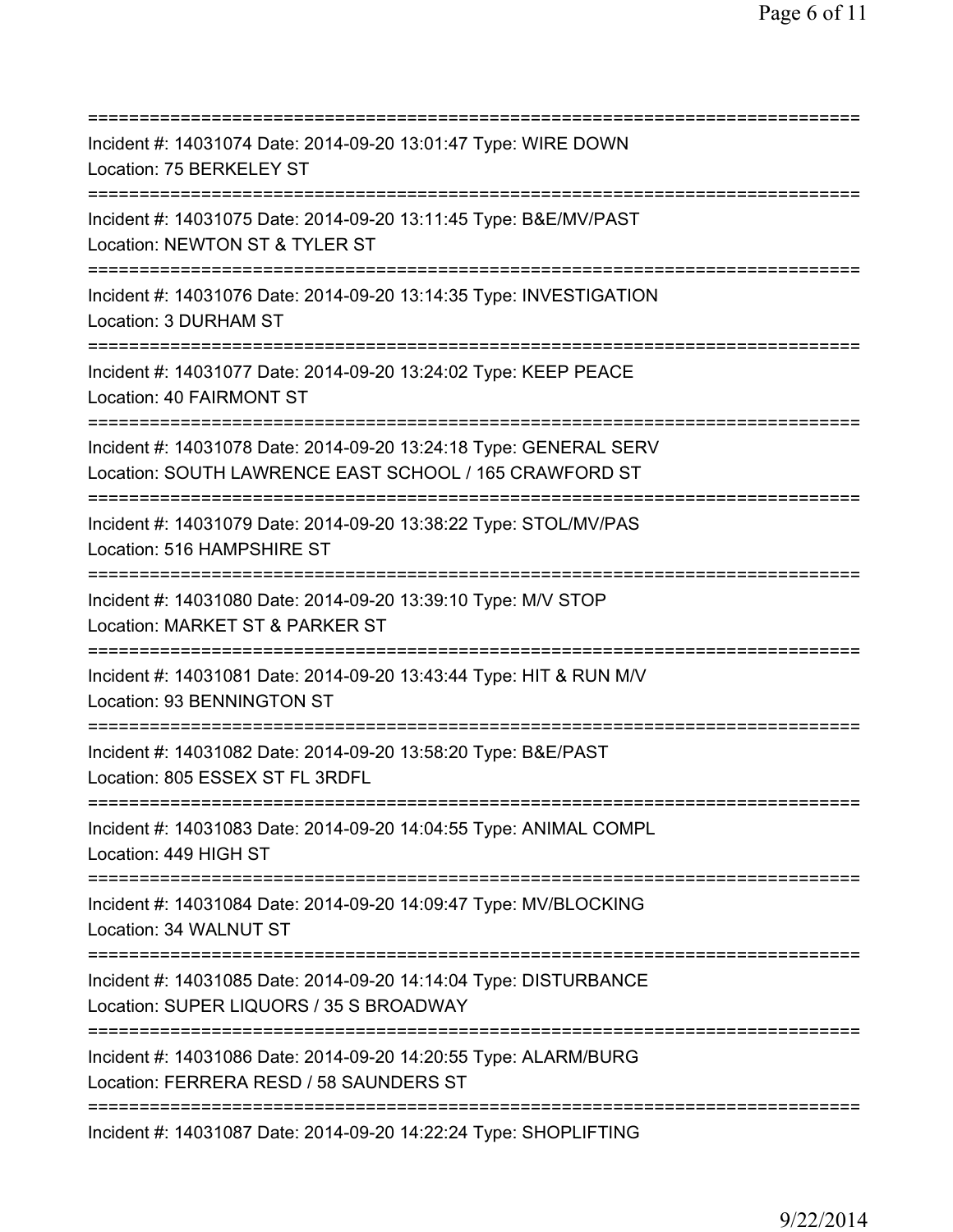| Location: CVS PHARMACY / 266 BROADWAY                                                                                                              |
|----------------------------------------------------------------------------------------------------------------------------------------------------|
| Incident #: 14031088 Date: 2014-09-20 14:23:25 Type: MISSING PERS<br>Location: 290 HOWARD ST<br>====================================               |
| Incident #: 14031089 Date: 2014-09-20 14:36:55 Type: ALARMS<br>Location: OLD HIGH SCHOOL / 233 HAVERHILL ST<br>:================================== |
| Incident #: 14031090 Date: 2014-09-20 15:00:12 Type: MAL DAMG PROG<br>Location: TACO BELL / 79 WINTHROP AV                                         |
| Incident #: 14031091 Date: 2014-09-20 15:03:08 Type: AUTO ACC/NO PI<br>Location: 202 BROADWAY                                                      |
| Incident #: 14031092 Date: 2014-09-20 15:51:42 Type: SUS PERS/MV<br>Location: PAISANO'S / 265 MERRIMACK ST                                         |
| Incident #: 14031093 Date: 2014-09-20 16:09:41 Type: LIC PLATE STO<br>Location: 73 MARBLE AV                                                       |
| Incident #: 14031094 Date: 2014-09-20 16:25:16 Type: AUTO ACC/NO PI<br>Location: HAFFNER'S GAS STATION / 69 PARKER ST                              |
| Incident #: 14031095 Date: 2014-09-20 16:43:31 Type: ALARM/BURG<br>Location: ODAR OFFICES / 439 S UNION ST#SUITE 301                               |
| ==============================<br>Incident #: 14031096 Date: 2014-09-20 17:35:35 Type: M/V STOP<br>Location: FRANKLIN ST & LOWELL ST               |
| Incident #: 14031097 Date: 2014-09-20 17:46:09 Type: SUS PERS/MV<br><b>Location: LOWELL ST</b>                                                     |
| ==============================<br>Incident #: 14031098 Date: 2014-09-20 17:47:19 Type: MAN DOWN<br>Location: FOSTER ST & MARKET ST                 |
| Incident #: 14031099 Date: 2014-09-20 17:48:06 Type: DOMESTIC/PROG<br>Location: 224 WATER ST FL 1                                                  |
| Incident #: 14031100 Date: 2014-09-20 17:50:06 Type: NOISE ORD<br>Location: 116 FARNHAM ST                                                         |
| , 2000 2000 2000 2001<br>Incident #: 44094404 Deta: 2044 00.20.47.EE.E2 Tune: MAN/ CTOD                                                            |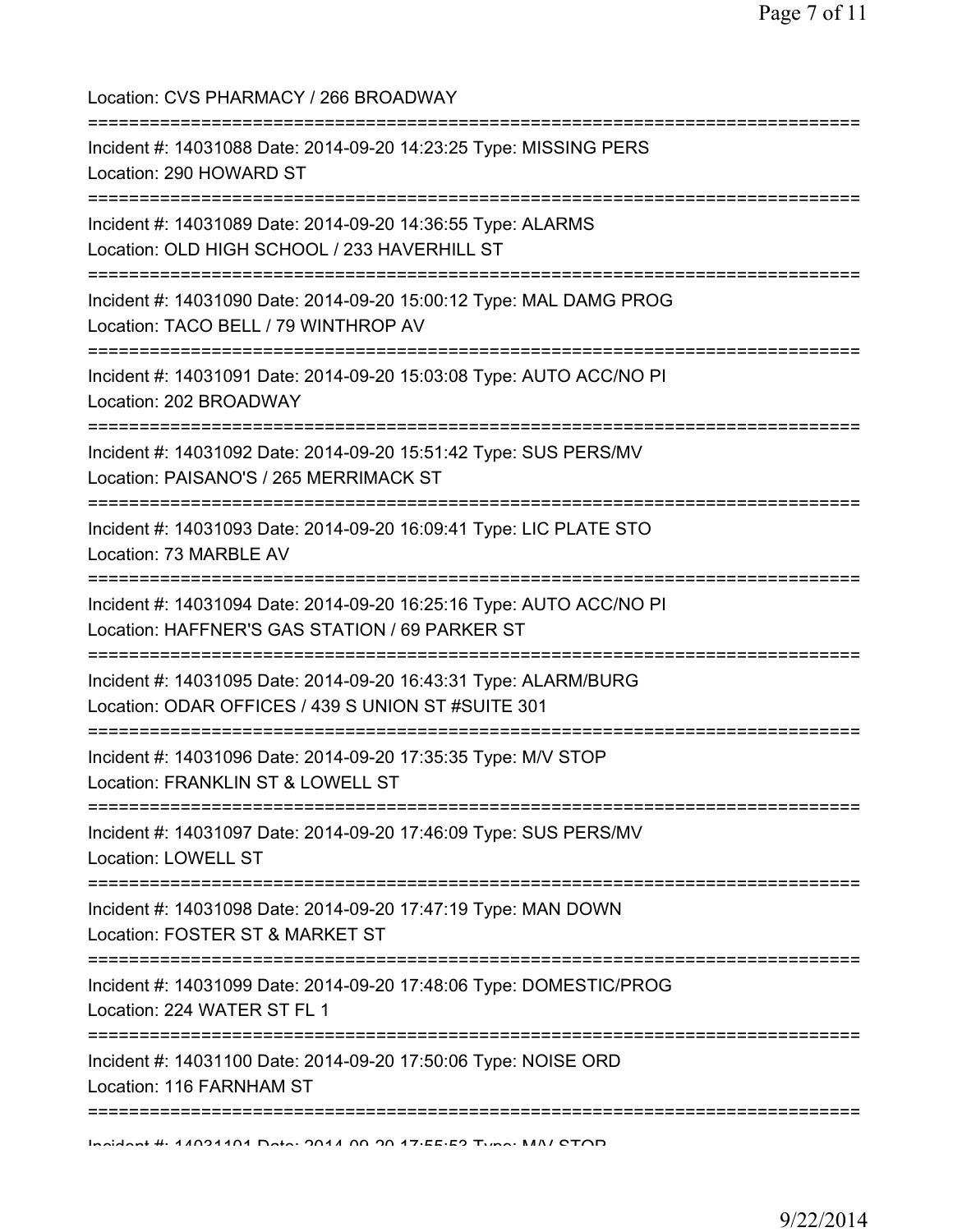| Location: AMESBURY ST & HAVERHILL ST<br>=====================================                                                     |
|-----------------------------------------------------------------------------------------------------------------------------------|
| Incident #: 14031103 Date: 2014-09-20 18:11:02 Type: LARCENY/PAST<br>Location: FERN ST & LAWRENCE ST<br>========================= |
| Incident #: 14031102 Date: 2014-09-20 18:11:38 Type: FIGHT<br>Location: 96 FARNHAM ST                                             |
| Incident #: 14031104 Date: 2014-09-20 18:19:18 Type: SPECIAL CHECK<br>Location: RESERVOIR / BELLEVUE ST                           |
| Incident #: 14031105 Date: 2014-09-20 18:26:57 Type: KEEP PEACE<br>Location: 23 CORNISH ST                                        |
| Incident #: 14031106 Date: 2014-09-20 18:40:14 Type: M/V STOP<br>Location: FALLS BRIDGE / null                                    |
| Incident #: 14031107 Date: 2014-09-20 18:44:52 Type: A&B D/W PAST<br>Location: 193 BAILEY ST FL 3RD                               |
| Incident #: 14031108 Date: 2014-09-20 18:49:09 Type: MEDIC SUPPORT<br>Location: 58 NEWBURY ST                                     |
| Incident #: 14031109 Date: 2014-09-20 18:56:29 Type: SUS PERS/MV<br>Location: 98 FARNHAM ST                                       |
| Incident #: 14031110 Date: 2014-09-20 19:09:47 Type: NOISE ORD<br>Location: 112 RIVER POINTE WY #5104                             |
| Incident #: 14031112 Date: 2014-09-20 19:24:35 Type: DISORDERLY<br>Location: 24 ARLINGTON ST                                      |
| Incident #: 14031111 Date: 2014-09-20 19:24:39 Type: MAL DAMAGE<br>Location: BORINQUEN GROCERY & SNACKS / 269 PARK ST             |
| Incident #: 14031113 Date: 2014-09-20 19:38:53 Type: B&E/MV/PROG<br>Location: 46 STATE ST                                         |
| Incident #: 14031114 Date: 2014-09-20 20:11:36 Type: LARCENY/PAST<br>Location: 216 OLIVE AV                                       |
|                                                                                                                                   |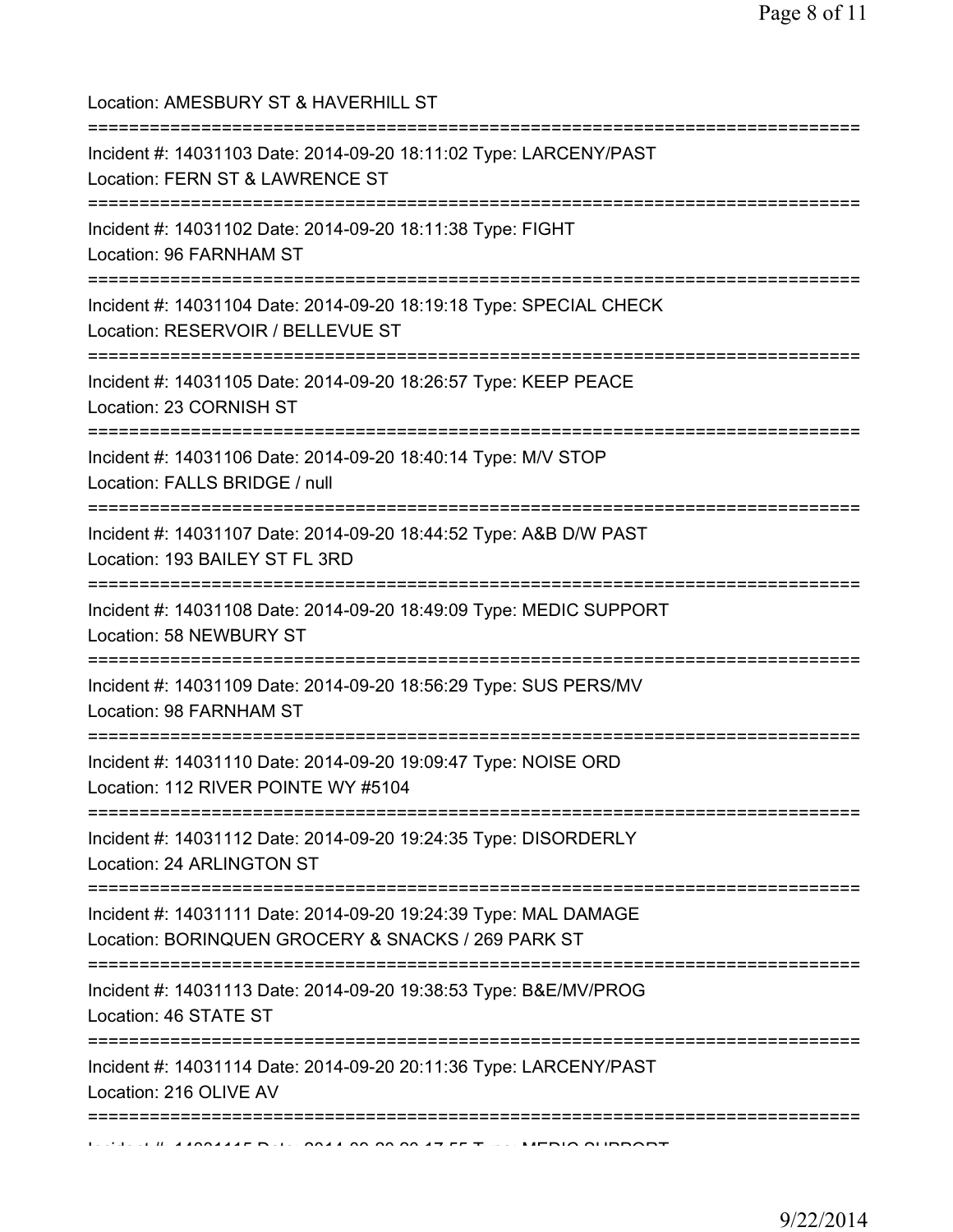| Location: 198 ESSEX ST #409                                                                                                              |
|------------------------------------------------------------------------------------------------------------------------------------------|
| Incident #: 14031116 Date: 2014-09-20 20:19:43 Type: NOISE ORD<br>Location: 29 ALDER ST                                                  |
| Incident #: 14031117 Date: 2014-09-20 20:21:27 Type: M/V STOP<br>Location: COMMON & HAMPSHIRE                                            |
| Incident #: 14031118 Date: 2014-09-20 20:28:07 Type: M/V STOP<br>Location: SEVEN ELEVEN / 99 HAMPSHIRE ST                                |
| Incident #: 14031119 Date: 2014-09-20 20:32:28 Type: DRUG OVERDOSE<br>Location: LAWRENCE ST & MYRTLE ST                                  |
| Incident #: 14031120 Date: 2014-09-20 20:43:02 Type: AUTO ACC/UNK PI<br>Location: KENTUCKY FRIED CHICKEN / 490 S UNION ST                |
| Incident #: 14031121 Date: 2014-09-20 20:48:04 Type: SUS PERS/MV<br>Location: 205 BROADWAY                                               |
| Incident #: 14031122 Date: 2014-09-20 20:49:24 Type: NOISE ORD<br>Location: ERVING AV & MYRTLE CT<br>=================================== |
| Incident #: 14031123 Date: 2014-09-20 20:55:08 Type: LARCENY/PAST<br>Location: DUNKIN DONUTS / 226 WINTHROP AV                           |
| Incident #: 14031124 Date: 2014-09-20 21:00:25 Type: NOISE ORD<br>Location: 11 MARKET ST                                                 |
| Incident #: 14031125 Date: 2014-09-20 21:02:01 Type: DISTURBANCE<br>Location: CANAL ST                                                   |
| Incident #: 14031126 Date: 2014-09-20 21:05:17 Type: DISORDERLY<br>Location: KENNEDY FRIED CHICKEN / 144 S UNION ST                      |
| Incident #: 14031127 Date: 2014-09-20 21:14:15 Type: DISORDERLY<br>Location: BLANCHARD ST                                                |
| Incident #: 14031128 Date: 2014-09-20 21:18:32 Type: VIO 209A<br>Location: ANDOVER ST & BEACON ST                                        |
| -------------------------------                                                                                                          |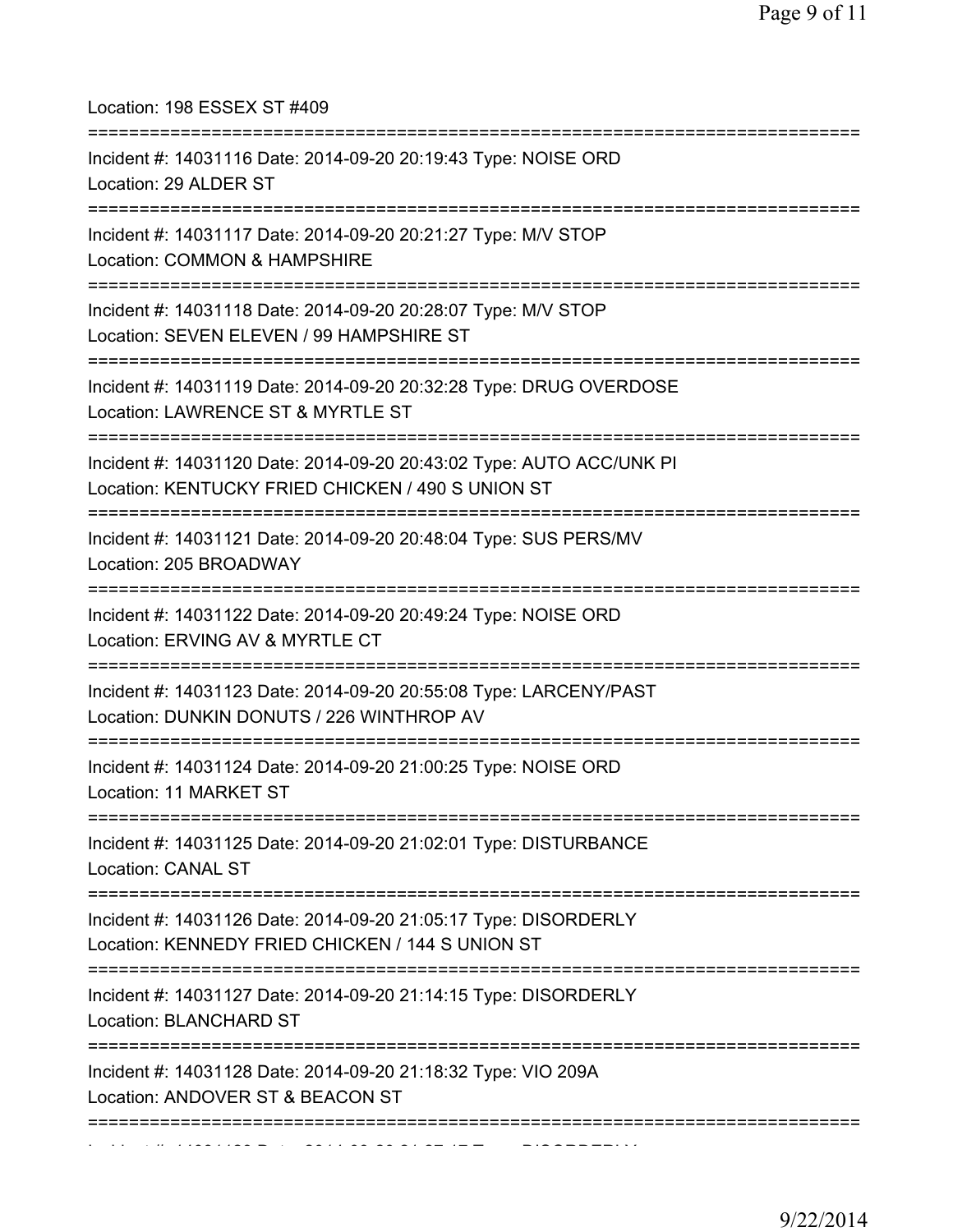Location: CITY HALL / 200 COMMON ST =========================================================================== Incident #: 14031130 Date: 2014-09-20 21:51:25 Type: DISORDERLY Location: SAL'S RESTURANT / 354 MERRIMACK ST =========================================================================== Incident #: 14031131 Date: 2014-09-20 22:09:22 Type: M/V STOP Location: MARGIN ST & MELVIN ST =========================================================================== Incident #: 14031132 Date: 2014-09-20 22:13:36 Type: M/V STOP Location: S UNION ST =========================================================================== Incident #: 14031133 Date: 2014-09-20 22:15:10 Type: MISSING PERS Location: 163 PARK ST =========================================================================== Incident #: 14031134 Date: 2014-09-20 22:18:47 Type: M/V STOP Location: BROADWAY & PARK ST =========================================================================== Incident #: 14031135 Date: 2014-09-20 22:22:14 Type: M/V STOP Location: CANAL ST & HAMPSHIRE ST =========================================================================== Incident #: 14031136 Date: 2014-09-20 22:30:18 Type: M/V STOP Location: HAMPSHIRE ST & PARK ST =========================================================================== Incident #: 14031137 Date: 2014-09-20 22:31:27 Type: NOISE ORD Location: 128 BAILEY ST FL 2 =========================================================================== Incident #: 14031138 Date: 2014-09-20 22:32:54 Type: NOISE ORD Location: 112 EXCHANGE ST FL 1 =========================================================================== Incident #: 14031139 Date: 2014-09-20 22:38:10 Type: M/V STOP Location: 66 FARNHAM ST =========================================================================== Incident #: 14031140 Date: 2014-09-20 22:50:29 Type: LOUD NOISE Location: BAILEY ST & PHILLIPS ST =========================================================================== Incident #: 14031141 Date: 2014-09-20 22:52:20 Type: M/V STOP Location: COMMON ST & HAMPSHIRE ST =========================================================================== Incident #: 14031142 Date: 2014-09-20 23:00:58 Type: SUS PERS/MV Location: 74 UNION ST ===========================================================================